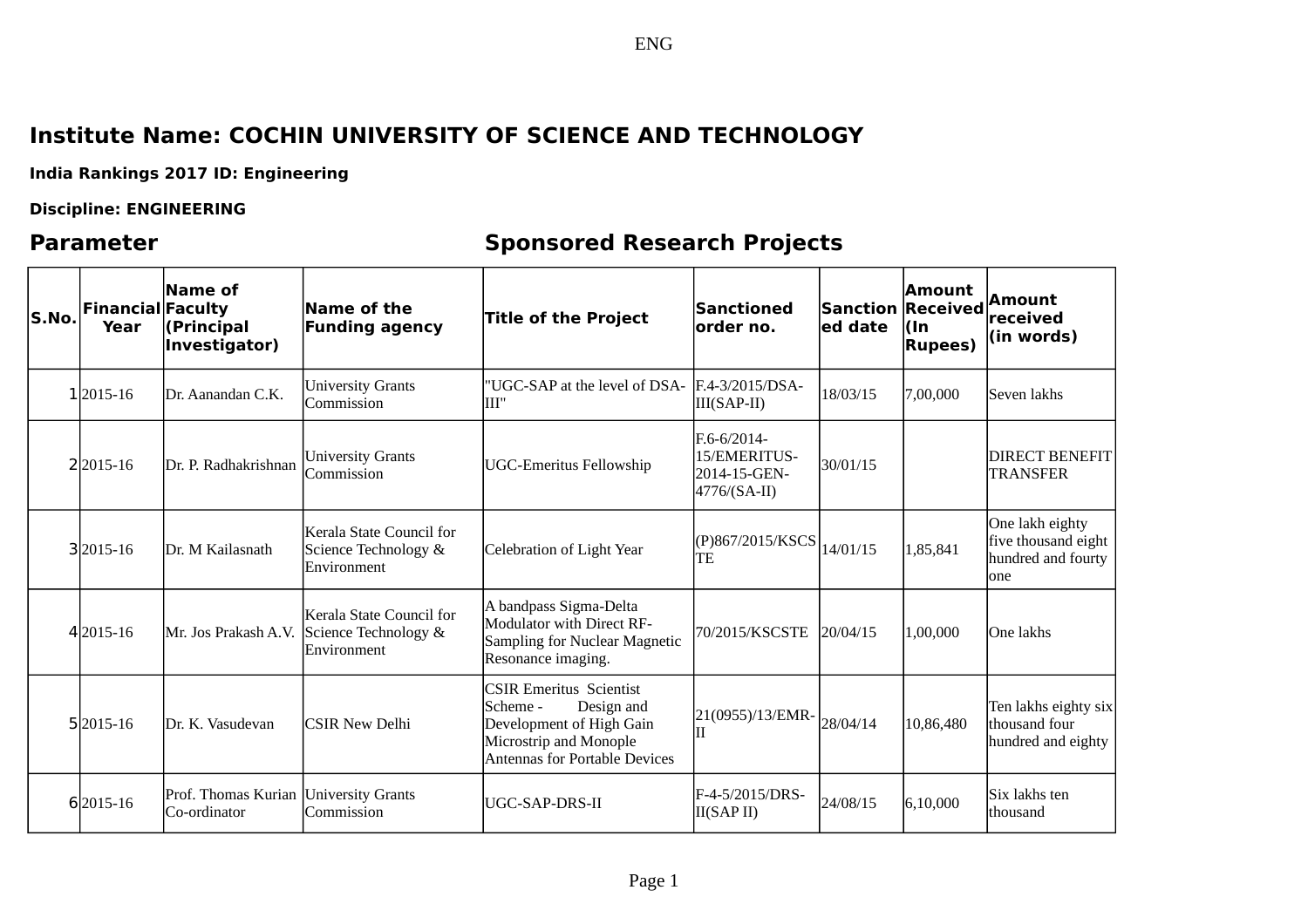| 7 2015-16  | Dr. K.G. Nair      | Kerala State Council for<br>Science Technology &<br>Environment | One day Science Workshop for<br>High School and Higher<br>Secondary School Students (3<br>Workshops)                                                                                                                                                                                                                                         | 91/2015/KSCSTE                | 15/05/15 | 1,27,614  | One lakh twenty<br>seven thousand six<br>hundred and<br>fourteen              |
|------------|--------------------|-----------------------------------------------------------------|----------------------------------------------------------------------------------------------------------------------------------------------------------------------------------------------------------------------------------------------------------------------------------------------------------------------------------------------|-------------------------------|----------|-----------|-------------------------------------------------------------------------------|
| 82015-16   | Dr. K.G. Nair      | Kerala State Council for<br>Science Technology &<br>Environment | A two in one project for the<br>benefit of School children and<br>their teachers to develop<br>scientific awareness and passion  153/2014/KSCSTE  21/06/14<br>for knowledge through<br>impressive and innovative<br>learning, process                                                                                                        |                               |          | 16,00,000 | Sixteen lakhs                                                                 |
| 92015-16   | Dr. K.G Nair       | Kerala State Council for<br>Science Technology &<br>Environment | A one day training programme<br>on experimental optics for<br>teachers in schools and colleges                                                                                                                                                                                                                                               | 532/2015/KSCSTE 18/09/15      |          | 4,80,000  | Four lakhs eighty<br>thousand                                                 |
| 10 2015-16 | Dr Sheenu Thomas   | Kerala State Council for<br>Science Technology &<br>Environment | Chalcogenide nano materials for<br>photonic device applications                                                                                                                                                                                                                                                                              | 401/2015/KSCSTE 18/08/15      |          | 17,34,160 | Seventeen lakhs<br>thirty four thousand<br>one hundred and<br>sixty           |
| 11 2014-15 | Dr.K.G Nair        | Kerala State Council for<br>Science Technology &<br>Environment | " Enlighting of scientific spirit<br>and awareness among school<br>students and teachers through a<br>two-in-one project for the benefit<br>of school children and their<br>teachers to develop scientific<br>awareness and passion for<br>knowledge through various<br>learning process during<br>innovative Science gadgets and<br>books " | 153/2014/KSCSTE 21/06/14      |          | 18,88,957 | Eighteen lakhs<br>eighty eight<br>thousand nine<br>hundred and fifty<br>seven |
| 12 2014-15 | Ms.Ranjini.R.Mohan | Department of Science and<br>Technology                         | "Semiconducting polymer-<br>graphene hybrid materials for<br>organic field effect transistor<br>applications "                                                                                                                                                                                                                               | SR/WOS-A/PM-<br>1012/2014(G)  | 28/10/14 | 11,54,000 | Eleven lakhs fifty<br>four thousand                                           |
| 132014-15  | Dr.P.Mohanan       | <b>DAE-BRNS</b>                                                 | Implantable Sensor Antenna<br>System for medical Applications                                                                                                                                                                                                                                                                                | 34/14/10/2014-<br><b>BRNS</b> | 01/05/14 | 16,35,009 | Sixteen lakhs thirty<br>five thousand and<br>nine                             |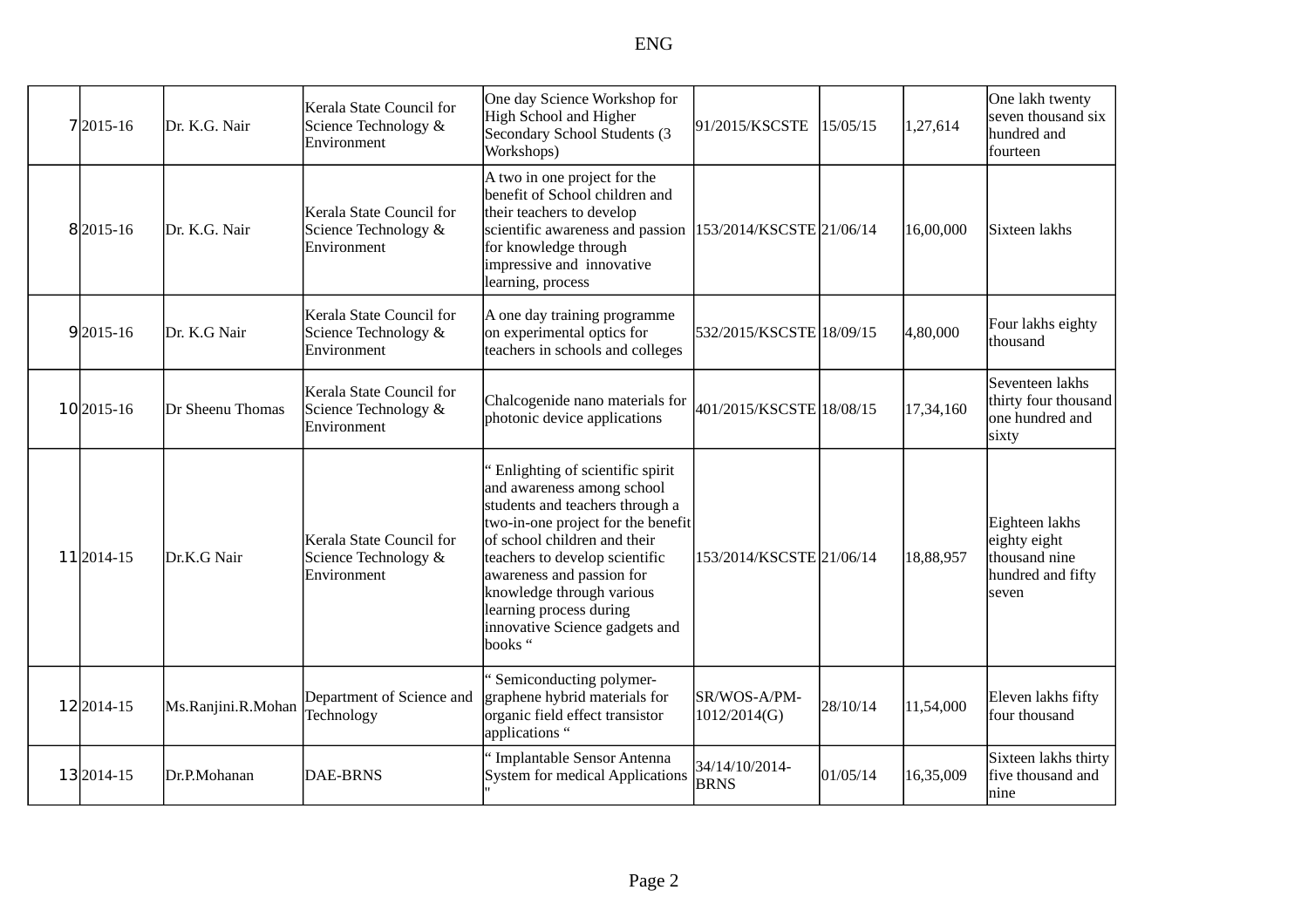| 14 2014-15    | Dr.V.P.N Nampoori            | Kerala State Council for<br>Science Technology &<br>Environment         | " Design and fabricatiion of<br>bioploymer based biophotonic<br>devices with special reference to $ E $<br>organic LED "                                                | 1327/2014/KSCST            | 10/02/14  | 10,29,045 | Ten lakhs twenty<br>nine thousand and<br>fourty five                    |
|---------------|------------------------------|-------------------------------------------------------------------------|-------------------------------------------------------------------------------------------------------------------------------------------------------------------------|----------------------------|-----------|-----------|-------------------------------------------------------------------------|
| 15 2014-15    | Dr.Anandan                   | <b>University Grants</b><br>Commission                                  | " UGC-SAP at the level of DSA- F.4-3/2015/DSA-                                                                                                                          | III(SAP-II)                | 18/03/15  | 7,00,000  | Seven lakhs                                                             |
| 16 2014-15    | Dr.K.G Nair                  | Kerala State Council for<br>Science Technology &<br>Environment         | "Training to Science Teachers of<br>the selected Sastraposhini<br>Schools "                                                                                             | 153/2014/KSCSTE 21/06/14   |           | 3,89,528  | Three lakhs eighty<br>nine thousand five<br>hundred and twenty<br>eight |
| 17 2013-14    | Dr Sasi Gopalan              | Science and Engineering<br>Research Board                               | New mathematical models and<br>function approximation in Image<br>processing                                                                                            | SB/EMEQ-<br>146/2013       | 101/11/13 | 4,00,000  | Four lakhs                                                              |
| 18 2013-14    | Dr Babita Roslind<br>Jose    | Kerala State Council for<br>Science Technology &<br>Environment         | System level analysis and design<br>of Re-configurable multi-<br>standard sigma delta analog to<br>digital converters for next<br>generation of wireless<br>tranceivers | 423/2013/KSCSTE 26/03/13   |           | 6,92,998  | Six lakhs ninety<br>two thousand nine<br>hundred and ninety<br>eight    |
| 19 2013-14    | Dr Dipak Kumar<br>Sahoo      | Kerala State Council for<br>Science Technology &<br>Environment         | An investigation of the<br>suitability of coarse recycled<br>concrete aggregate for structural<br>concrete                                                              | 440/2013/KSCSTE 27/03/13   |           | 12,35,801 | Twelve lakhs thirty<br>five thousand eight<br>hundred and one           |
| 20 20 13 - 14 | Dr Renu Pawels               | Kerala State Council for<br>Science Technology &<br><b>IEnvironment</b> | Biodrying process - A sustainable<br>technology for solid waste<br>management                                                                                           | 415/2013/KSCSTE 25/03/13   |           | 10,88,589 | Ten lakhs eighty<br>eight thousand five<br>hundred and eighty<br>Inine  |
| 21 2013-14    | Dr George Mathew             | Kerala State Council for<br>Science Technology &<br>Environment         | Study on the influence of<br>corrosion inhibitors in concrete<br>exposed to high temperature                                                                            | 1105/2016/KSCST<br>E       | 27/11/13  | 12,32,160 | Twelve lakhs thirty<br>two thousand one<br>hundred and sixty            |
| 22 2013-14    | Head Dept. of<br>Electronics | Department of Science and<br>Technology                                 | <b>DST-FIST</b>                                                                                                                                                         | SR/FST/ETI-<br>300/2011(C) | 25/07/12  | 52,00,000 | Fifty two lakhs                                                         |
| 23 2013-14    | Dr.Rani Joseph               | <b>University Grants</b><br>Commission                                  | U G C B S R Faculty Fellowship                                                                                                                                          | $F.18-$<br>1(44)/2013(BSR) | 02/12/13  | 22,60,917 | Twenty two lakhs<br>sixty thousand nine<br>hundred and<br>seventeen     |